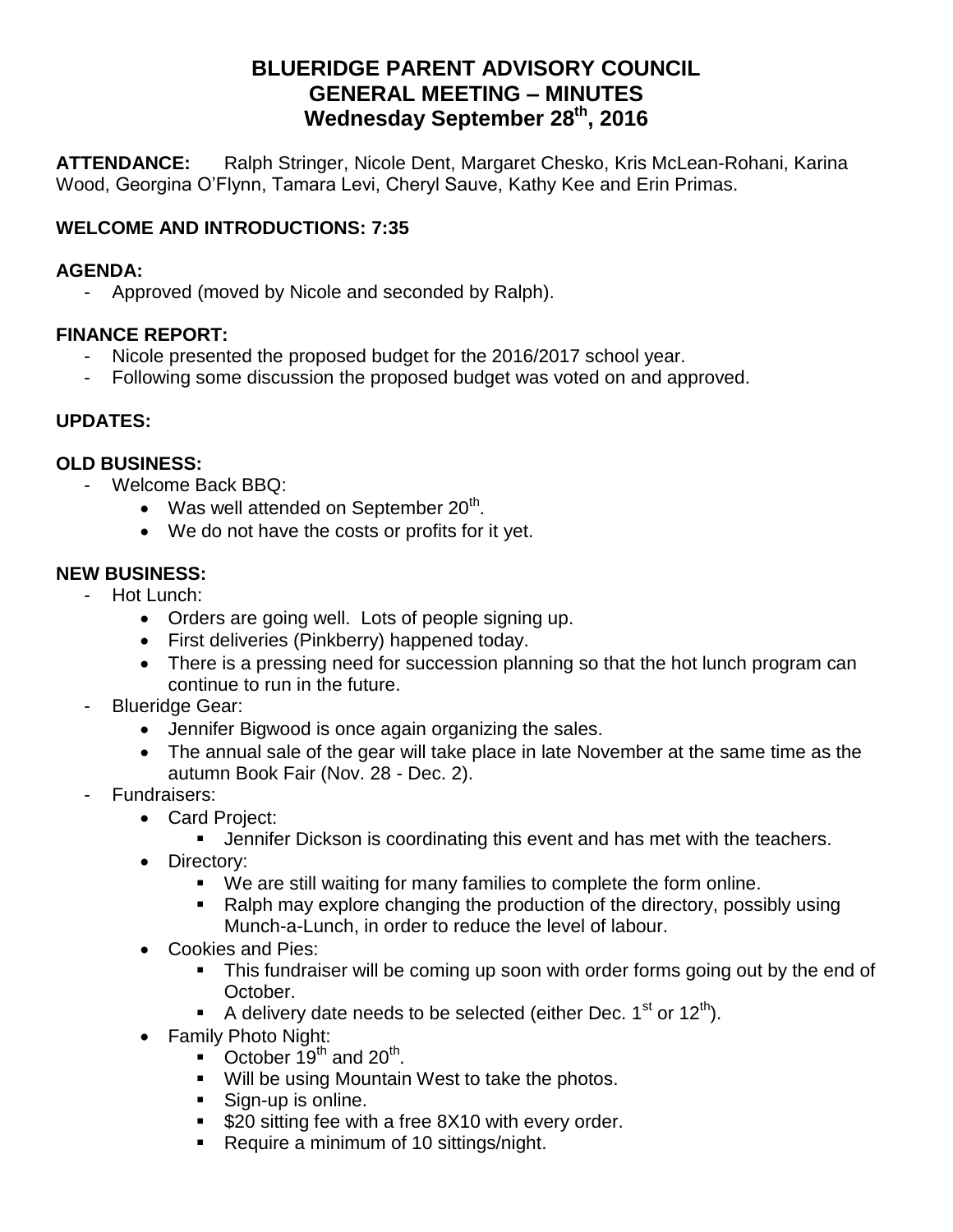- Popcorn:
	- Will be starting up soon.
- Yearbooks:
	- Georgina has requested that any profits from year book sales be set aside to be used to replenish supplies (cameras etc.) used by the Year Book Committee.
	- In particular, one good camera is need for the use of the committee (will only be used by the adult members).
- Eco Kids Club:
	- Held their first event selling produce, in conjunction with the Blueridge Sharing Garden, at the Welcome Back BBQ.
	- The Club will be starting up again in October.
- Class Reps:
	- Some classes are still short on people volunteering as Class Reps.
	- It has been suggested that the teachers ask the parents directly for volunteers.
- Jerseys:
	- Distribution of jerseys for cross country and basketball with take place next week.

# **FAMILY OF SCHOOLS UPDATES:**

Have not yet had their first meeting of the year.

- Windsor Gala Event:
	- Planning is underway for the big Gala Event at Windsor on October  $15<sup>th</sup>$ .
	- Will be an adult only event.
	- Prizes are already been collected, and each of the family of schools are being asked to contribute a raffle basket.
	- The event organizers are hoping to raise \$25,000.

### **DPAC:**

Meeting is same night as BPAC. A rep from Windsor will be in attendance and Nicole will share any pertinent information.

### **CORRESPONDENCE:**

• None at this time.

# **PRINCIPAL/VP REPORT:**

- 1. School Start Up
	- Very busy start up with 14 divisions, 2 full Kindergarten classes
	- Students are settling into the classrooms, routines and expectations
	- Excellent turn out for the Meet the Teacher and Welcome Back BBQ, thank you for providing dinner for staff.
- 2. Student Progress Intakes and Interviews
	- parents are encouraged to keep the lines of communication open with their child's teacher(s)
	- if you would like to email staff their email addresses are on our school web-site under Staff Info. First initial last name@sd44.ca

• Early dismissals for interviews Tuesday October 25 and Thursday October 27, 2016, sign up will begin on Tuesday October 17, 2016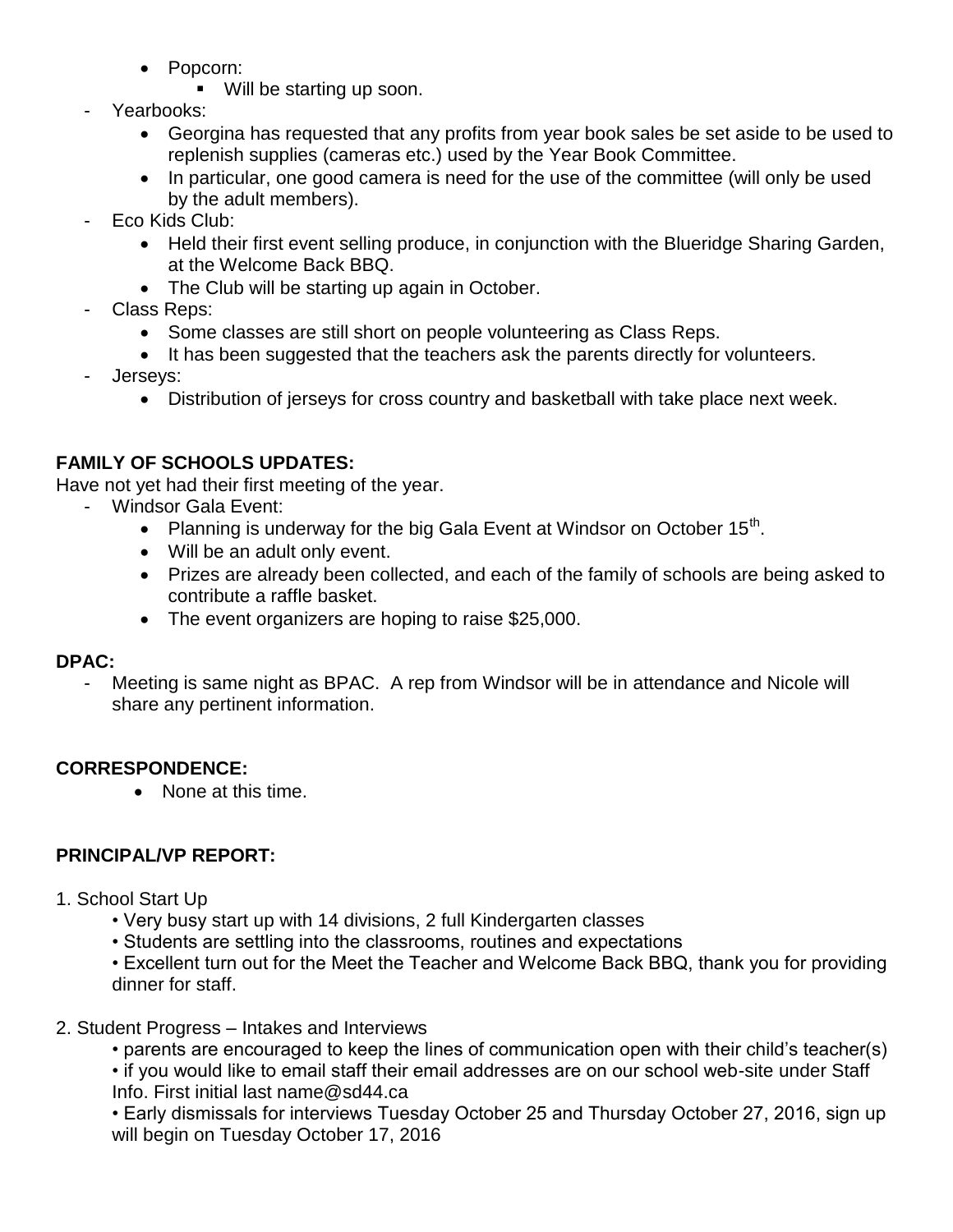- 3. Extra-curricular Mountain Bike Club Mrs. Bates, and Ms. Delleney as well as parent volunteers
	- Cross County Mrs. Bates, Mrs. Jefferson, Mrs. Sedola and Mrs. Madill
	- Basketball Gr. 7 Mr. Davis and Ms. O'Brien
- 4. Calendar Updated month by month calendar will be out in the newsletter at the end of this week
- 5. Emergency Drills and security
	- We will be having 6 fire drills, 2 Lockdown Drills, and 2 Earthquake drills
	- If you are in the building during school hours, please sign in at the office and receive a visitor's tag.
- 6. Photos
	- Retakes Monday October 17, 2016
	- Mountain West is our new photographer, looking forward to feedback
- 7. Web-site
	- Please remember to check our web-site as we update it regularly.
- 8. Terry Fox Run

• This year's Terry Fox run was a very successful event run by Mrs. Bates and the Grade 7s. As a school we raised \$609.05. Thank you Blueridge >

- 9. Food Drive
	- We will be having a food drive from October 3-7. Collection will be at the front of the school
- 10. FSAs Grade 4 and 7
	- The Province is looking at a new format for the 2017-2018 school year
	- There will be no changes in North Vancouver for this year
	- Students will be writing between Jan. 9 and February 17 in North Vancouver

### 11. Reporting for 2016-2017, Curriculum Night at Windsor two weeks ago

- https://curriculum.gov.bc.ca
- This year, the Elementary Schools will no longer be printing off report cards
- Parents will be given access to the parent portal of MyEd, parents will print off the reports from there
- The program was trialed this year at summer school and was very successful
- The first page will include a district comment, school comment and a space for teacher comments in regards to the big ideas and competencies they have been working on in class

• Teachers will not be commenting individually on work habits, but will continue to use performance standards

• Students will also do a self-reflection of their growth at the end of the year

### 12. NVSD Photo Project

• The North Vancouver School District has a proud tradition of celebrating the engaging programs and inspiring successes in our schools. Every year, website articles, reports, presentations and advertising are used to share stories of deep learning and teaching that encapsulate our school district. Compelling visuals of students and staff enrich these stories.

• The School District is undertaking a student and staff photography project to support our commitment to celebrating successes and promoting exemplary teaching and learning. We are looking for student and staff volunteers to be photographed. Throughout this school year, a photographer will be visiting all schools in our school district. The photos from this project will